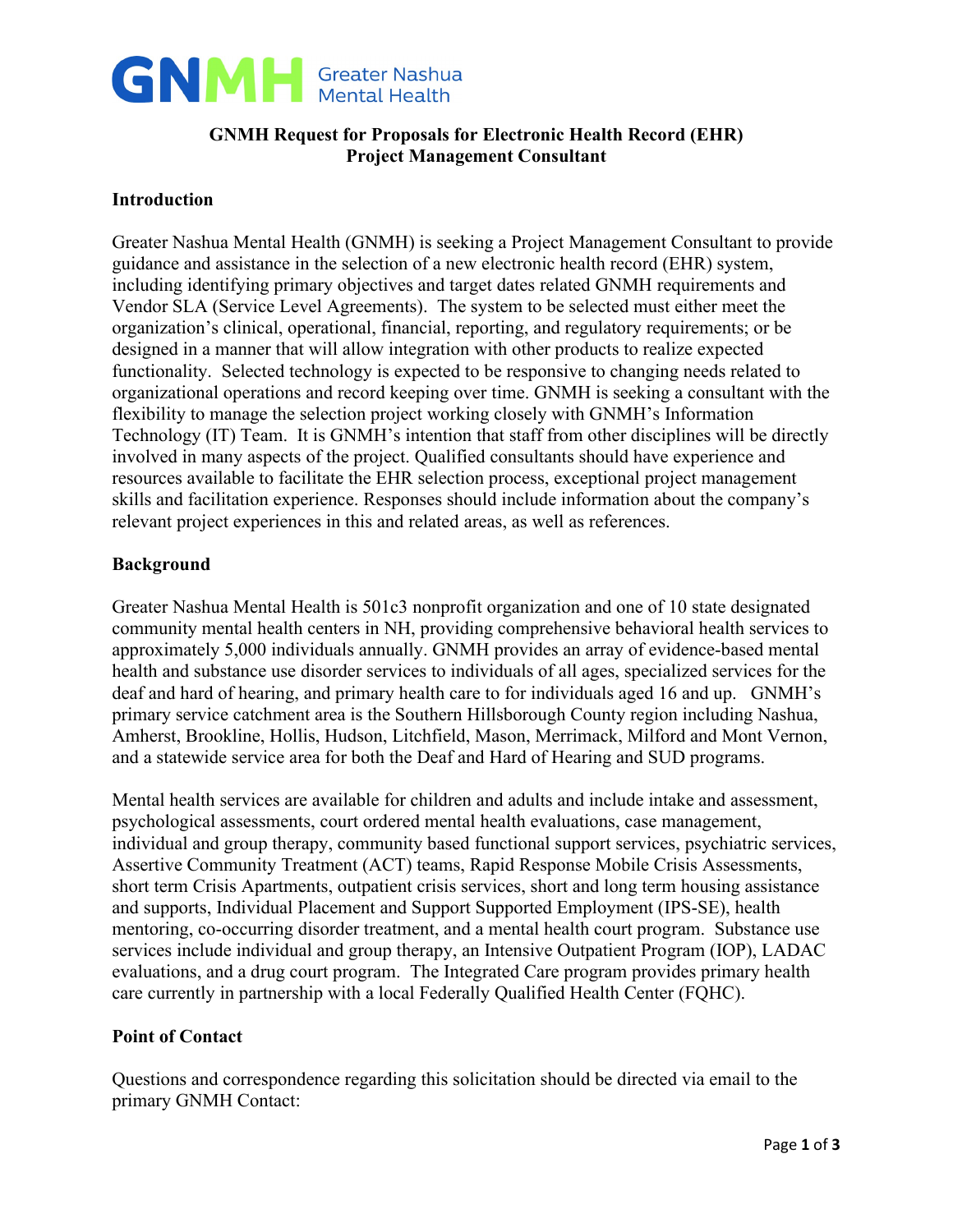

Maureen Ryan Chief Operating Officer [ryanm@gnmhc.org](mailto:ryanm@gnmhc.org)

### **Scope**

The Scope of Work outlined below has been established to serve as a reference in the preparation of the proposal, respondents may offer additional services which support the goals of this RFP.

Roles and/or Required services for EHR Project Management Consultant are as follows:

- Provide project management and facilitation services in developing a needs assessment. GNMH wishes to have a consultant establish subject matter expert work groups consisting of various clinical and employee groups and facilitate on-going meetings to review, confirm, enhance, and update a needs assessment to define EHR functionality expectations desired by GNMH.
- Provide consultation developing market assessment identifying EHR software that will meet functionality and affordability specifications.
- If it is determined an RFP or RFI is appropriate the consultant is accountable for the complete development of the RFI/RFP document package; RFI/RFP distribution plan; and development of RFI/RFP evaluation instruments.
- The selection process should involve the assessment of multiple vendors to ensure inclusion of any possibly innovative or non-traditional software solutions. It is anticipated that EHR systems may vary widely in approach, therefore GNMH wishes to have comprehensive evaluation instruments which will allow fair and unbiased evaluation.
- Assist the GNMH project team in coordinating, structuring, and conducting the evaluation process including vendor demos and reference reviews.
- Report findings and recommendations to the designated GNMH project lead.
- Meet with GNMH Project Lead, Senior Leadership Team (SLT), subject matter work groups, and finance/purchasing staff and others as needed by conference call, video conference, or in person as requested.
- Upon selection of the EHR system, work with the GNMH project lead to develop and implement negotiation strategy and secure favorable purchase, implementation, and reoccurring cost terms.
- Work with the GNMH project lead, IT department and EHR vendor to develop implementation planning primary objectives and target dates, with necessary levels of GNMH resource commitment and appropriate vendor SLA (Service Level Agreements) for implementation and ongoing support.

### **Proposal Requirements**

Interested parties should submit the following for consideration: